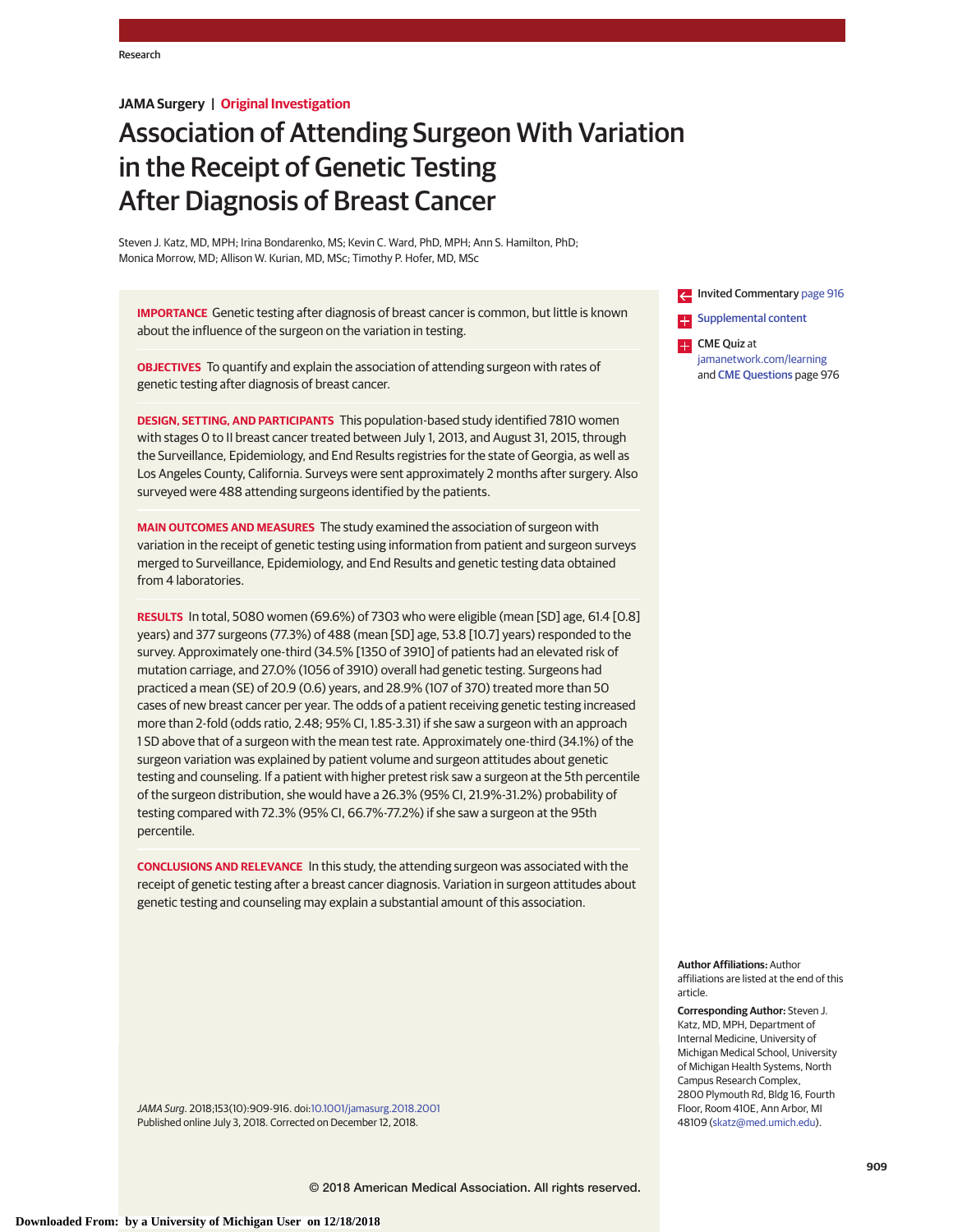pproximately one-third of patients receive genetic test-<br>ing after diagnosis of breast cancer, and testing with a<br>multigene panel is rapidly replacing tests based on only<br>ppc 41 and ppc 42 in clinical practice 14 Surgeons ing after diagnosis of breast cancer, and testing with a *BRCA1* and *BRCA2* in clinical practice.1-4 Surgeons have an important role in whether patients get tested because virtually all patients see a surgeon shortly after diagnosis, surgeons direct locoregional management, and genetic testing results inform the surgical treatment options. Guidelines recommend genetic testing for patients diagnosed as having breast cancer who have an elevated risk of a pathogenic mutation based on age, family history of cancer, and tumor characteristics.<sup>5</sup> However, substantial variability has previously been documented in surgeon attitudes and practices related to genetic testing.<sup>1,2</sup> Therefore, it is plausible that patients newly diagnosed as having breast cancer with similar indications for testing may have different probabilities of getting tested depending on the surgeon who treats them. This has important implications for patient care. The variability in testing that is attributable to the surgeon rather than clinical indication might prompt efforts to educate surgeons about genetic risk evaluation or motivate patients to seek a second opinion.<sup>6</sup> However, no studies to date have estimated the extent to which genetic testing rates vary at the level of the surgeon or what the patient or surgeon correlates of that variation are. We examined the association of the attending surgeon with the receipt of genetic testing in a large diverse contemporary sample of patients newly diagnosed as having breast cancer. Our hypothesis was that the individual attending surgeon might explain a large amount of the variability in testing and that surgeon attitudes about genetic testing and counseling would explain a substantial amount of that surgeon-level variability.

# Methods

#### Study Design

## Patient Sample and Data Collection

The iCanCare study,<sup>7,8</sup> broadly focused on treatment quality in patients with favorable breast cancer diagnoses, identified women who were aged 20 to 79 years, were diagnosed as having ductal carcinoma in situ or invasive breast cancer, and were reported to the Georgia or Los Angeles County (California) Surveillance, Epidemiology, and End Results (SEER) registry. Surveys were sent on a monthly basis approximately 2 months after surgery to 7810 women with stages 0 to II breast cancer treated between July 1, 2013, and August 31, 2015. Details of the survey procedures have been published elsewhere,<sup>9</sup> and the survey sampling is shown in eFigure 1 in the [Supplement.](https://jama.jamanetwork.com/article.aspx?doi=10.1001/jamasurg.2018.2001&utm_campaign=articlePDF%26utm_medium=articlePDFlink%26utm_source=articlePDF%26utm_content=jamasurg.2018.2001) Information Management Services, Inc (Rockville, Maryland) merged survey responses and SEER clinical data with genetic testing information obtained from 4 laboratories (Ambry Genetics [Aliso Viejo, California], GeneDx [Gaithersburg, Maryland], Invitae [San Francisco, California], and Myriad Genetics [Salt Lake City, Utah]) that tested patients in the study regions and sent a deidentified data set to the University of Michigan, Ann Arbor, for analysis.<sup>10</sup> The collaboration was covered under data use agreements between the University of Michigan, Information Management Services, Inc, and the ge-

## **Key Points**

**Question** To what extent is attending surgeon associated with receipt of genetic testing after diagnosis of breast cancer?

**Findings** In this population-based study of 7810 women, the attending surgeon explained 17.4% of the variation in testing. If a patient at higher pretest risk saw a surgeon at the 5th percentile of the surgeon distribution, she would have a 26.3% probability of testing compared with 72.3% if she saw a surgeon at the 95th percentile.

**Meaning** Attending surgeons have an association with variation in the receipt of genetic testing after diagnosis of breast cancer.

netic laboratories. The research was approved by institutional review boards of the University of Michigan (Ann Arbor), Emory University (Atlanta, Georgia), University of Southern California (Los Angeles), Georgia Department of Public Health (Atlanta), California State Committee for the Protection of Human Subjects, and California Cancer Registry. The institutional review boards granted a waiver of signed informed consent for the patient and clinician surveys. Patient consent for analyses of linked data was not required because all database records were deidentified.

#### Patient and Surgeon Sample

Almost all respondent patients (98.0% [4980 of 5080]) identified an attending surgeon. Surveys were sent to surgeons toward the end of the patient data collection period (488 attending surgeons identified by the patients), and 377 completed them (response rate, 77.3%). We linked 3910 respondent patients (53.5% of the 7303 patients sent questionnaires) to 370 respondent surgeons. On average, there were 10.5 (range, 1-84) patients per surgeon. We excluded 218 patients from the multivariable analyses because of missing surgeon-level information. We assessed potential bias due to missing data in sensitivity analyses usingmultiply imputed surgeon data and found model estimates of similar magnitude, direction, and 95% CI width (eAppendix in the [Supplement\)](https://jama.jamanetwork.com/article.aspx?doi=10.1001/jamasurg.2018.2001&utm_campaign=articlePDF%26utm_medium=articlePDFlink%26utm_source=articlePDF%26utm_content=jamasurg.2018.2001).

### **Measures**

The dependent variable was the receipt of genetic testing based on the laboratory-linked information. Patient covariates included an indicator of elevated pretest risk of a pathogenicmutation following National Comprehensive Cancer Network guidelines (based on patient report of age, tumor characteristics, and detailed family history of cancer), $11$  as well as race/ ethnicity, insurance status, and geographic location.

Surgeon variables considered included a unique surgeon identifier, years in practice, sex, and report of the annual volume of newly diagnosed breast cancer cases treated. We hypothesized that the patients of surgeonswho reported that they were more likely to order genetic testing across a variety of indications and situations would be more likely to receive genetic testing. We used item response theory $^{12,13}$  to develop a Surgeon Tendency to Order Genetic Testing Scale (hereafter referred to as the Tendency to Test Scale) for each surgeon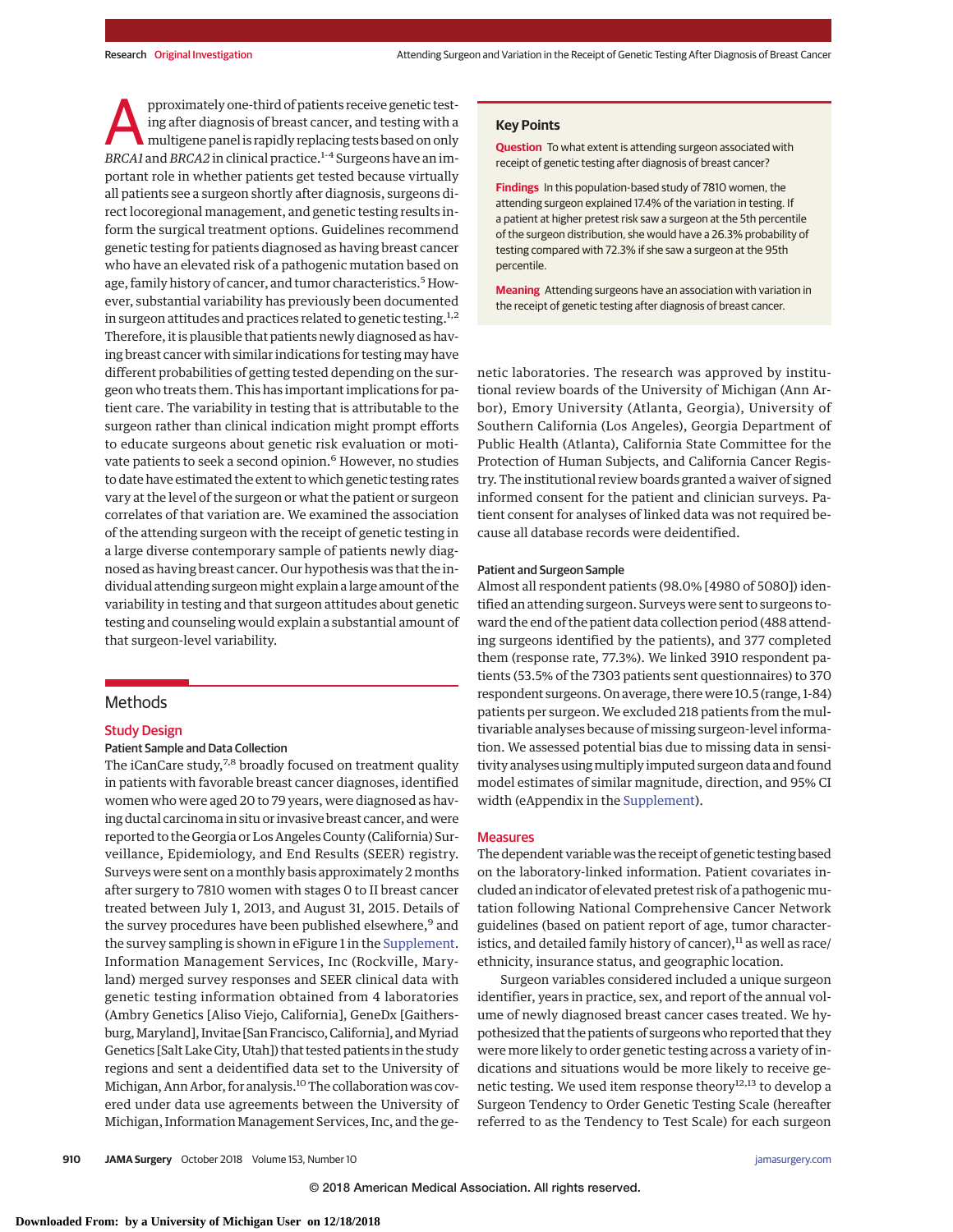#### Figure 1. Surgeon Attitudes About Genetic Testing and Counseling



With breast cancer patients who are candidates for **C** genetic testing, how often do you order a multigene panel test?



When a patient in whom you would not recommend genetic testing requests it, how often do you order the testing? **E**









**D** With breast cancer patients who are candidates for<br>genetic testing, how often do you delay surgery until you obtain the results of genetic testing?



When a patient in whom you would not recommend **F** genetic testing requests it, how often do you refer for genetic counseling?







A-G, The Tendency to Test Scale, a scale developed by the authors, was constructed from 7 survey items. The correlations with the overall surgeon Tendency to Test Scale reported on each panel provide some quantification of how each item contributes to the scale score, which represents the tendency to order genetic testing. H, The scale distribution from −2 (strongest tendency against testing) to 2 (strongest tendency for testing) is shown based on the item response model using the 7 items. The mean (SD) scale score was near zero at 0.3 (0.8).

based on 7 questions that assessed their likelihood of ordering genetic testing and counseling in different scenarios. Figure 1 shows 7 items that comprised the scale: 4 items refer to a scenario in which a patient is deemed by the surgeon respondent to be a candidate for testing, 2 items refer to a scenario in which the surgeon respondent does not recommend testing but the patient requests it, and 1 item assesses the surgeon's confidence in discussing genetic testing. We used a graded response model to develop the surgeon Tendency to Test Scale to incorporate hierarchical categorical responses to each of the 7 items and estimate a corresponding latent trait for each surgeon. The estimated value of the latent trait ranged from −1.4 to 2.3 for the surgeons in our study and was standardized to have a mean (SD) of 0 (1). The correlations re-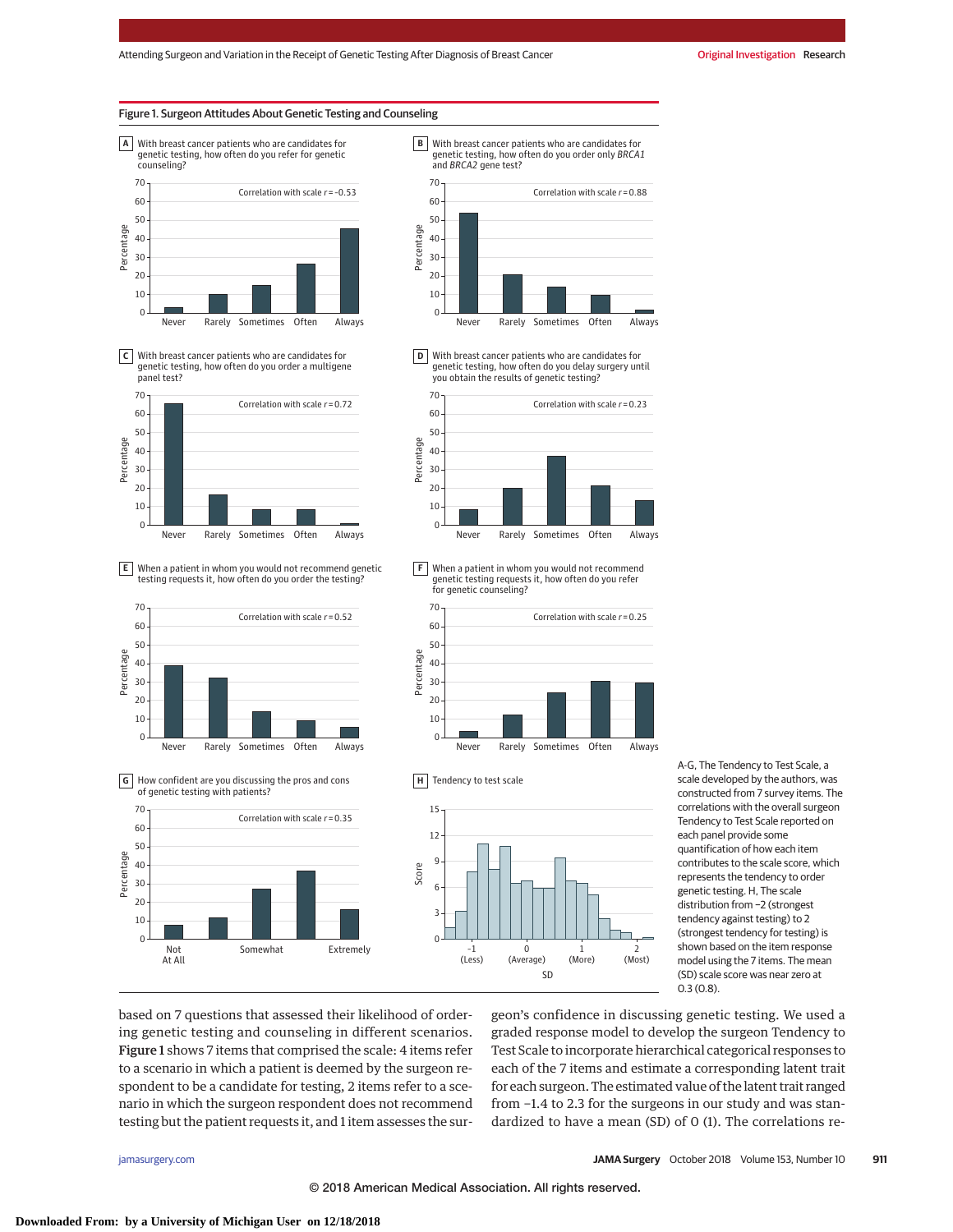ported on the graphs quantify how each item contributes to the scale score, representing surgeon tendency to order genetic testing.

## Statistical Analysis

We first described the distribution of the patient and surgeon characteristics. We then used a nonlinear mixed model to estimate the variation across surgeons in the probability of ordering genetic testing, adjusting for other factors. Models included patient pretest risk of a pathogenic mutation based on National Comprehensive Cancer Network guidelines<sup>5</sup> for use of germline genetic testing because this would be expected to be the primary determinant of testing. We next considered surgeon factors in addition to our Tendency to Test Scale (eg, years in practice, sex, and annual patient volume) by examining the univariate association of several surgeon-level practice and demographic variables with genetic testing. Among these, the surgeon volume explained the highest proportion of the variation in testing and was added to the variable set. Finally, we included patient race/ethnicity and insurance status as potential covariates, which we found to be associated with receipt of genetic testing and which we infer to be individual-level proxies for access to testing. Patient geographic site was also included to account for potential regional differences.We built 3 nested multilevel logistic regression models of increasing complexity. Within each model, we used a surgeon identifier to define the second level and used the patient as the primary unit of observation.

Our base model included only pretest risk (average or higher). We show the probability of receiving genetic testing across our sample of surgeons separately for patients at average and high pretest risk using estimates from the base model. We used nonparametric methods to estimate 95% CIs of these probabilities. Our second model added surgeon-level variables (annual patient volume and the Tendency to Test Scale score). Finally, model 3 estimated the probability of genetic testing, including the additional patient-level variables race/ ethnicity, insurance status, and geographic site in addition to the pretest risk and surgeon-level variables. Likelihood ratio tests were significant for the comparisons of the nested models, including the first vs second model ( $\chi^2$  = 39; *P* < .001) and the second vs third model ( $\chi^2$  = 101; *P* < .001). We further examined how the results would change if the dichotomous pretest risk variable was broken into its component parts and included in the models. While the overall model fit improved with the components of pretest risk included separately, the estimates of surgeon variation and the direction and magnitude of the other covariates changed little, so only the results for the dichotomous risk variable are presented. eFigure 2 in the [Supplement](https://jama.jamanetwork.com/article.aspx?doi=10.1001/jamasurg.2018.2001&utm_campaign=articlePDF%26utm_medium=articlePDFlink%26utm_source=articlePDF%26utm_content=jamasurg.2018.2001) describes the analysis of testing by individual components of pretest risk.

All models incorporated patient survey nonresponse weights and physician weights so that the statistical inference was representative of our target population. Surgeon survey descriptive results incorporated nonresponse weights based on both physician and average patient characteristics. We calculated variance-explained estimates.<sup>14</sup> Analyses using multiply imputed data were consistent with the reported results. We used Proc GLIMMIX (SAS, version 9.4; SAS Institute Inc) for the regression analyses and grm package (R, version 3.4.1; R Foundation for Statistical Computing) for the item response theory analyses. *P* < .05 was considered statistically significant. All statistical tests were 2-sided.

## Results

In total, 5080 women (69.6% of 7303 who were eligible; mean [SD] age, 61.4 [0.8] years) and 377 surgeons (77.3% of 488; mean [SD] age, 53.8 [10.7] years) responded to the survey. The Table summarizes the distribution of patient and surgeon characteristics. Approximately one-third of patients (34.5% [1350 of 3910]) had an elevated risk of mutation carriage; 27.0% (1056 of 3910) of the total patient sample had genetic testing (13.8% [353 of 2560] of women with average pretest risk and 52.1% [703 of 1350] of women with higher pretest risk). The mean (SE) number of years in practice of surgeon respondents was 20.9 (0.6). Approximately one-quarter (24.3% [90 of 370]) of surgeons were female, and approximately one-quarter (28.9% [107 of 370]) of surgeons treated more than 50 new breast cancer cases per year.

Figure 1 shows the frequency of responses for the 7 individual items that comprised the surgeon Tendency to Test Scale, the correlation between each item and the scale, and the distribution of the scale. Figure 1B, C, and E, which ask directly about how often surgeons order genetic testing, are correlated with the Tendency to Test Scale, whereas surgeons who report that they are more likely to refer patients for genetic counseling scored lower on the Tendency to Test Scale (negatively correlated with the scale). Surgeons who would often or always delay surgery to obtain genetic testing (35.2% [130 of 370]) and who are quite or extremely confident in discussing genetic testingwith their patients (50.2% [186 of 370) scored higher on the Tendency to Test Scale (positively correlated with the scale). Figure 1H shows the distribution of the estimated Tendency to Test Scale scores based on the item response model using Figure1A through G. The scale is presented in units of SDs from the mean, with −1 SD representing the tendency against testing and 1 SD representing the tendency for testing. Estimated scale scores varied broadly, with the suggestion of a bimodal distribution.

Figure 2 shows the results of the 3 successive multilevel models. The base model 1 (orange boxes) included the surgeon identifier and elevated pretest risk of mutation carriage, which (as expected) has a large association with testing, with an odds ratio of approximately 8.80 (95% CI, 6.66-11.61), and the model has an area under the curve of 0.84 (95% CI, 0.83- 0.85). However, without the surgeon identifier, the area under the curve for a model that included only pretest risk was much lower at 0.72 (95% CI, 0.70-0.74). Overall, model 1 explained 37.6% of the total variability in the likelihood of the receipt of genetic testing: pretest risk of mutation explained approximately 20.3% of the variability in testing, and the surgeon identifier by itself explained approximately 17.3%. The odds of a patient receiving genetic testing would increasemore than 2-fold (odds ratio, 2.48; 95% CI, 1.85-3.31) if she saw a sur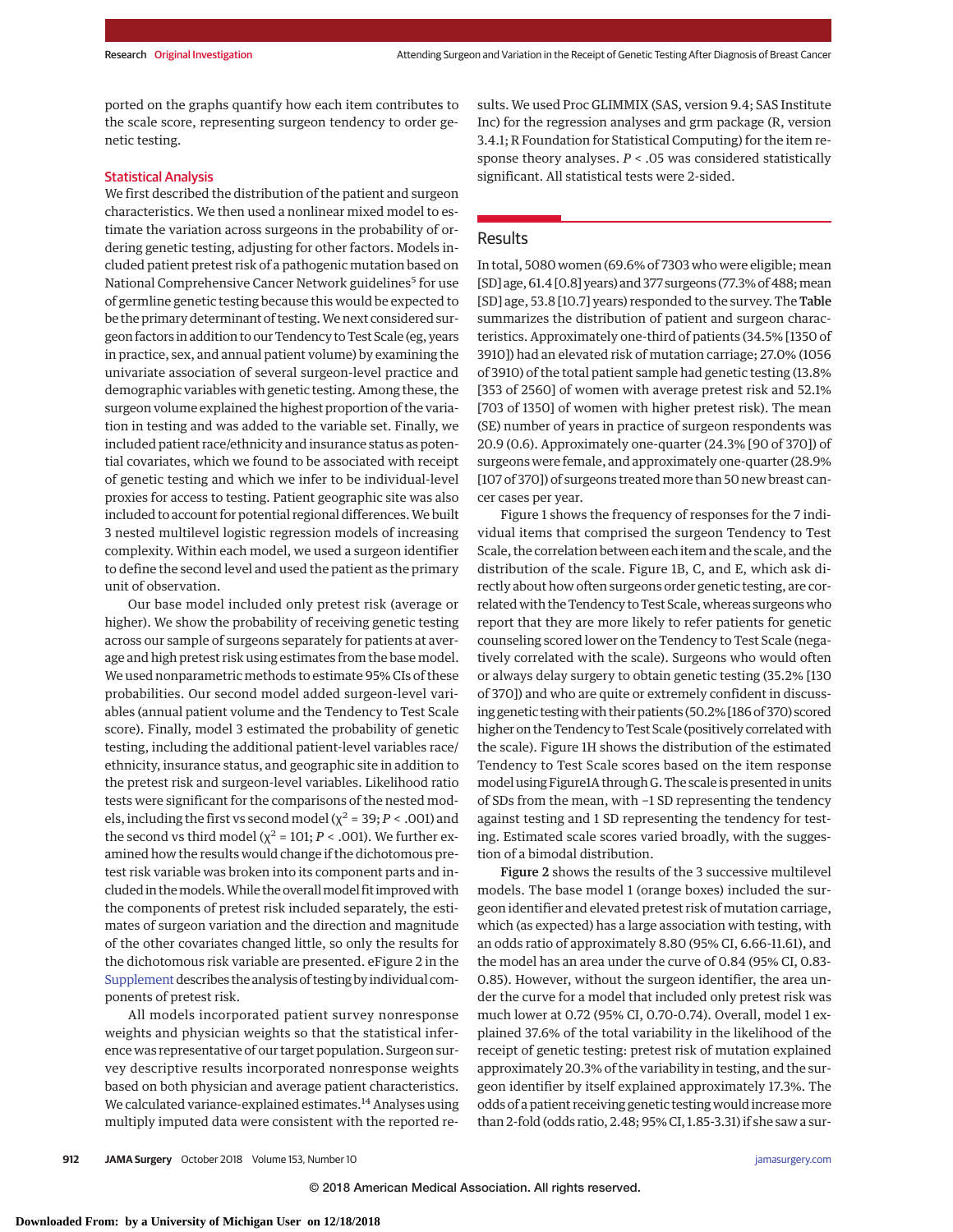geon with a genetic test ordering rate that was 1 SD above that of a surgeon with the mean test rate (independent of the patient's pretest risk of mutation carriage). In model 2 (blue boxes), we added the surgeon volume and surgeon Tendency to Test Scale score. Relative to the highest-volume surgeons, patients seen by medium- and lower-volume surgeons were less likely to be tested. The odds of testing increased by 1.88 (95% CI, 1.49-2.38) for each 1-SD increase in the scale score. Cumulatively, the 2 surgeon-level variables included in the scale explained approximately one-third (34.1%) of the variation in testing associated with the surgeon. Model 3 (black boxes) shows the association of adding additional patient covariates (race/ ethnicity, insurance status, and geographic site) that would not have any bearing on clinical indications for genetic testing but might reflect access to testing. Patients with no or public insurance or black race/ethnicity were less likely to get tested.

Figure 3 shows the estimated marginal probability of receiving genetic testing by patient pretest risk ofmutation across different surgeons for the base model. The red band shows a change in testing probability for patients with high pretest risk that was associated with being seen by different surgeons, and the blue band shows this trend for patients with average pretest risk. The x-axis modifiers "Least" to "Most" refer to −2 SD or 2 SDs, respectively, from the mean (average) rate of testing observed for the surgeons. For a patient with a specified pretest risk (average or high), the surgeons on the left side of the horizontal scale were less likely to order testing than the surgeons on the right side. The histogram at the bottom of Figure 3 shows the distribution of the surgeons in our sample. If a patient with higher pretest risk saw a surgeon at the 5th percentile of the surgeon distribution, she would have a 26.3% (95% CI, 21.9%-31.2%) probability of undergoing testing compared with 72.3% (95% CI, 66.7%-77.2%) if she saw a surgeon at the 95th percentile. The probabilities for average-risk patients were 4.1% (95% CI, 2.9%-5.6%) and 23.8% (95% CI, 20.0%-27.9%), respectively, for the 5th and 95th percentiles.

## **Discussion**

In this contemporary population-based sample of patients with breast cancer, the individual attending surgeon explained a large amount of the variation in the receipt of germline genetic testing, almost equal to the amount explained by National Comprehensive Cancer Network guidelines– concordant clinical indications for formal genetic risk evaluation.11 Individual surgeon testing rates for patients with guideline-concordant indications varied from 26.3% for a surgeon at the 5th percentile below the average testing rate to 72.3% for a surgeon at the 95th percentile above the average testing rate. Surgeon attitudes about testing, as measured by the Tendency to Test Scale that we developed, explained a substantial amount of the association with testing.

At the surgeon level, we asked several other questions about testing. Surgeons' confidence in discussing the pros and cons of testing markedly varied. In reference to genetic counseling, we found that a substantial minority of surgeons would order genetic testing without referral to a

| Characteristic                            | Value       |
|-------------------------------------------|-------------|
| Patients, No. (%)                         |             |
| Pretest risk                              |             |
| Average risk                              | 2560 (65.5) |
| High risk                                 | 1350 (34.5) |
| Age, y                                    |             |
| < 45                                      | 458 (11.7)  |
| 45 to 60                                  | 1518 (38.8) |
| >60 to 70                                 | 1276 (32.6) |
| >70                                       | 658 (16.8)  |
| Triple-negative disease                   |             |
| No/not known                              | 3637 (93.0) |
| Yes                                       | 273(7.0)    |
| Family history and Jewish ancestry        |             |
| No/not known                              | 3019 (77.2) |
| Yes                                       | 891 (22.8)  |
| Race/ethnicity                            |             |
| White                                     | 2081 (53.2) |
| <b>Black</b>                              | 729 (18.6)  |
| Latina                                    | 663 (17.0)  |
| Asian                                     | 345(8.8)    |
| Other/unknown/missing                     | 92(2.4)     |
| Insurance status                          |             |
| None or missing                           | 408 (10.4)  |
| Medicaid                                  | 460 (11.8)  |
| Medicare or VA                            | 1084 (27.7) |
| Private                                   | 1958 (50.1) |
| Geographic site                           |             |
| Emory                                     | 2125 (54.3) |
| <b>USC</b>                                | 1785 (45.7) |
| Receipt of genetic testing                |             |
| No                                        | 2854 (73.0) |
| Yes                                       | 1056 (27.0) |
| <b>Surgeons</b>                           |             |
| Time in practice, mean (SE), y            | 20.9(0.6)   |
| Sex, No. (%)                              |             |
| Male                                      | 273 (73.8)  |
| Female                                    | 90(24.3)    |
| Missing                                   | 7(1.9)      |
| New breast cancer cases per year, No. (%) |             |
| $1 - 10$                                  | 49 (13.2)   |
| $11 - 20$                                 | 85 (23.0)   |
| $21 - 50$                                 | 112 (30.3)  |
| 51-100                                    | 56(15.1)    |
| >100                                      | 51(13.8)    |

Abbreviations: Emory, Emory University (Atlanta, Georgia); USC, University of Southern California (Los Angeles); VA, Veterans Affairs.

 $Missing$   $17 (4.6)$ 

genetic counselor in response to a clinical vignette in which a patient was deemed by the surgeon respondent to be a candidate for genetic testing. In a second clinical vignette in which a surgeon did not recommend testing but the patient requests it, surgeons' responses about test use and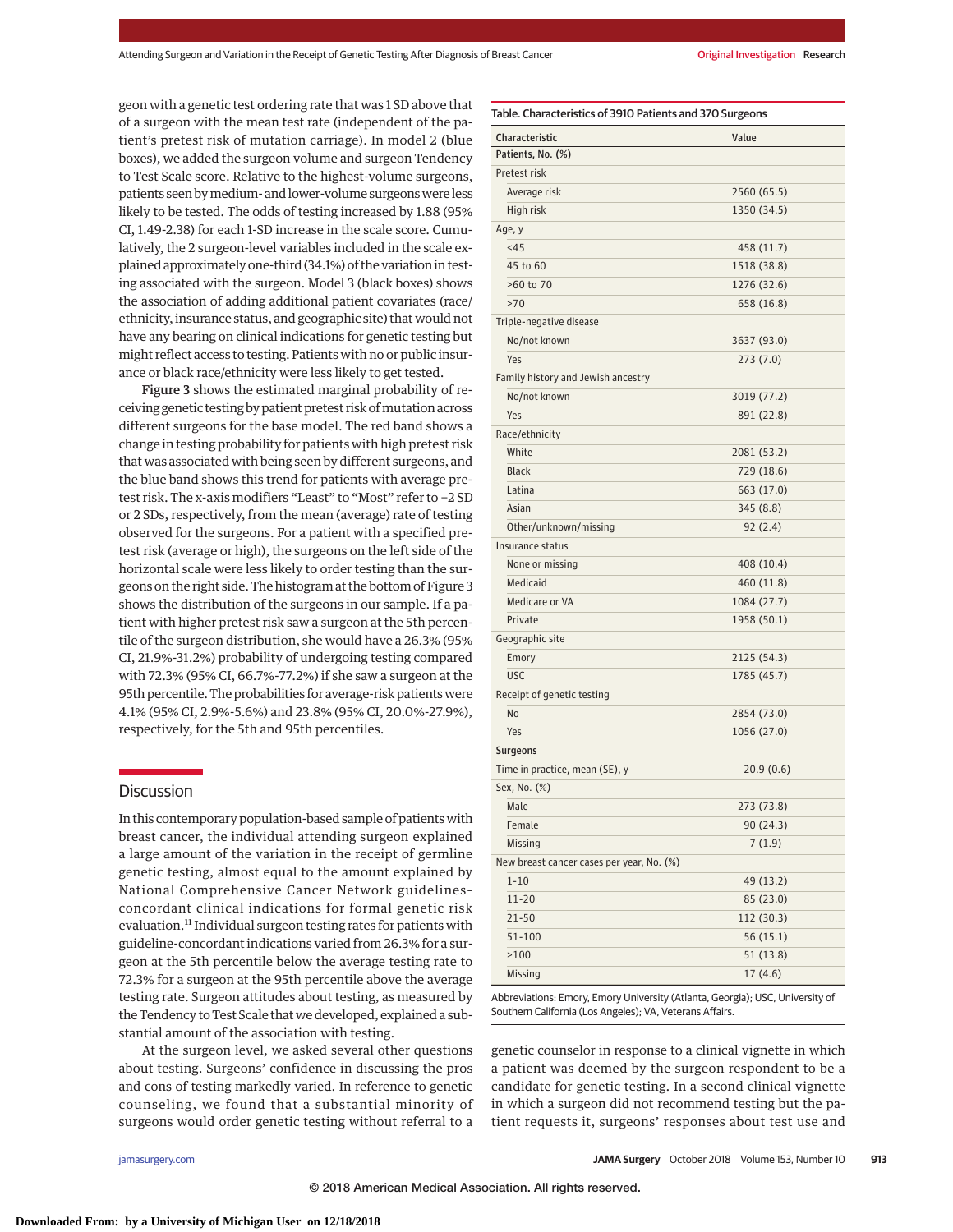### Figure 2. Estimated Odds Ratios for 3 Successive Multilevel Regression Models

| Source                                               | <b>Odds Ratio</b><br>(95% CI) | <b>Favors</b> :<br>No Test | Favors<br><b>Tested</b> |    |    |
|------------------------------------------------------|-------------------------------|----------------------------|-------------------------|----|----|
| Pretest high risk                                    |                               |                            |                         |    |    |
| Model 1                                              | $8.80(6.66-11.61)$            |                            |                         |    |    |
| Model 2                                              | 8.66 (6.69-11.20)             |                            |                         |    |    |
| Model 3                                              | 9.23 (7.12-11.97)             |                            |                         |    |    |
| Tendency to order genetic test per SD                |                               |                            |                         |    |    |
| Model 2                                              | $1.54(1.31-1.81)$             |                            |                         |    |    |
| Model 3                                              | $1.53(1.30-1.80)$             |                            |                         |    |    |
| New breast cancer cases per year (reference is >100) |                               |                            |                         |    |    |
| $\leq$ 50                                            |                               |                            |                         |    |    |
| Model 2                                              | $0.41(0.31-0.55)$             |                            |                         |    |    |
| Model 3                                              | $0.45(0.33-0.60)$             |                            |                         |    |    |
| $50 - 100$                                           |                               |                            |                         |    |    |
| Model 2                                              | $0.63(0.45-0.87)$             |                            |                         |    |    |
| Model 3                                              | $0.62(0.45-0.87)$             |                            |                         |    |    |
| Race/ethnicity (reference is white)                  |                               |                            |                         |    |    |
| Black (model 3)                                      | $0.49(0.37-0.64)$             |                            |                         |    |    |
| Latina (model 3)                                     | $0.84(0.59-1.20)$             |                            |                         |    |    |
| Asian (model 3)                                      | $0.99(0.70-1.42)$             |                            |                         |    |    |
| Other, unknown, or missing (model 3)                 | $0.64(0.31-1.32)$             |                            |                         |    |    |
| Insurance status (reference is private)              |                               |                            |                         |    |    |
| None or missing (model 3)                            | $0.45(0.32-0.63)$             |                            |                         |    |    |
| Medicaid (model 3)                                   | $0.42(0.29-0.60)$             |                            |                         |    |    |
| Medicare or VA (model 3)                             | $0.27(0.21-0.35)$ -           |                            |                         |    |    |
| Los Angeles County (reference is Emory) model 3      | $0.73(0.54-0.97)$             |                            |                         |    |    |
| Surgeon association per SD                           |                               |                            |                         |    |    |
| Model 1                                              | $2.48(1.85-3.31)$             |                            |                         |    |    |
| Model 2                                              | 1.88 (1.49-2.38)              |                            |                         |    |    |
| Model 3                                              | 1.81 (1.42-2.32)              |                            |                         |    |    |
|                                                      | 0.2                           | 1.0                        | Odds Ratio (95% CI)     | 10 | 20 |

Model 1 (orange boxes) includes elevated pretest risk of mutation carriage and the surgeon identifier as the only variables. Model 2 (blue boxes) adds the surgeon volume and the Tendency to Test Scale score that measured "tendency to order genetic testing." Model 3 (black boxes) adds sociodemographic characteristics likely to reflect access to testing of patients. All models include a surgeon identifier and quantify the amount of residual variation attributable to the surgeon (surgeon variation in testing) that remains after the inclusion of the variables in each respective model. The odds ratio listed for the surgeon represents the amount by which a patient's odds of having a genetic test are multiplied if she sees a surgeon with an observed propensity to test that is 1 SD above the average surgeon's (in other words, a surgeon in the 84th percentile as opposed to the 50th percentile for propensity to test). Emory indicates Emory University (Atlanta, Georgia); USC, University of Southern California (Los Angeles); and VA, Veterans Affairs.

referral to genetic counseling also varied widely. Finally, we found that many surgeons reported that they rarely or never delay surgery to obtain genetic test results.Whether variation in these attitudes reflects surgeon or patient preference or clinical circumstances related to testing and choice of surgical procedure is unknown. Guidelines published after this study was conducted recommend pretest genetic counseling and acknowledge that the complexities in interpretation of modern panel testing require that providers (eg, laboratories, oncology physicians, and counselors) with particular expertise in cancer risk assessment be involved in their ordering and interpretation.<sup>5,15</sup>

In addition to surgeons' attitudes, their annual patient volume explained some of the variation in use of testing. This may reflect that surgeonswith greater specialization in breast cancer have more resources to offer testing, including timely access to genetic counselors. Patient factors, such as race/ethnicity and insurance status, were associated with testing, suggesting lingering disparities and access barriers. However, these barriers do not seem to be differentially distributed across surgeons because they explained a small amount of the surgeon variation when added to the model. Figure 2 shows the similar odds ratios for the surgeon association with testing of 1.88 vs 1.81.

We infer that the strong surgeon association with variation in testing reflects a lack of consensus regarding guidelines for testing and the approach to genetic risk evaluation of patients for whom testing is indicated. Patient volume had a strong association even after controlling for surgeons' tendency to order testing: this may mean that volume is a proxy for testing access or might reflect surgeon location in multispecialty practice with other staff or specialists who recommend or implement testing. In the absence of further explanatory surgeon-level variables,we can only speculate about causes of the remaining variation, but it may reflect broader practice or practice style characteristics not captured in our Tendency to Test Scale score.

### Strengths and Limitations

Strengths of our study include the following: a large, populationbased, contemporary sample of patients who were surveyed shortly after initial surgical treatment; genetic test information linked directly from the testing laboratories; a valid measure of clinical indication for testing; almost complete identification of the attending surgeons and a high surgeon response rate; and surgeon measures relevant to clinical practice. However, some details of pretest risk of mutation carriage based on family history may have been missed. We could not measure directly whether attending surgeons appropriately recommended testing or counseling in a given patient encounter, although substantial gaps in the timing and receipt of genetic testing have been reported elsewhere.<sup>1</sup> Other potential weaknesses include decay in the sample because of nonresponse of patients and sur-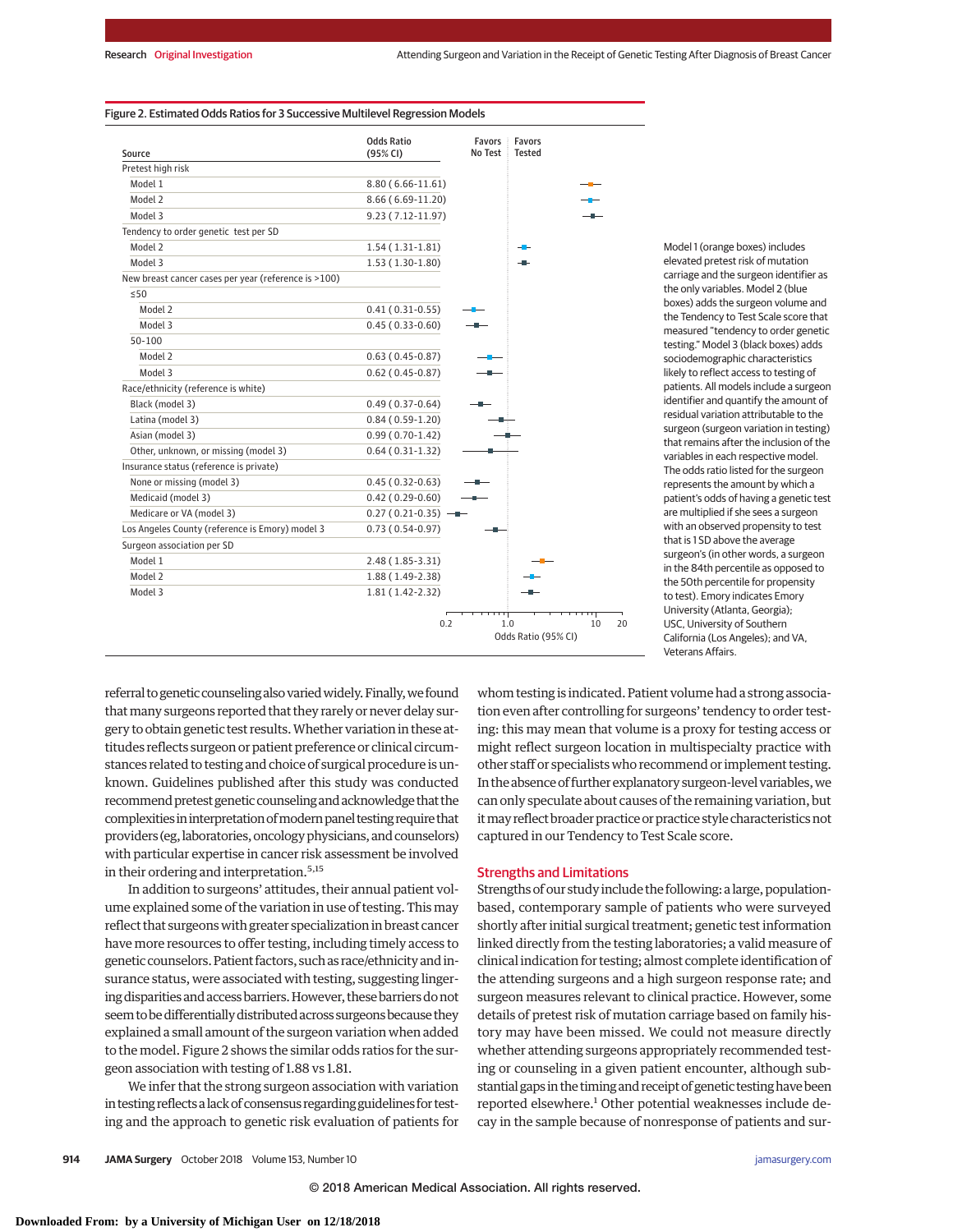## Figure 3. Estimated Marginal Probability and Corresponding 95% CIs of the Receipt of Genetic Testing Across Different Surgeons



The data are shown for patients with average (blue) and higher (orange) pretest risk of pathogenic mutation carriage. These estimates are from a model in which pretest risk is the only covariate. On the x-axis is the distribution of surgeons ordered by testing rate from those surgeons whose patients had the "least" to "most" testing, referring to −2 or 2 SDs on either side of the surgeon mean (average) rate of testing for the population. Blue vertical lines reference 5th and 95th percentiles of the observed surgeon distribution.

geons, although our results were largely unchanged when we used multiple imputation to address missing surgeon data (eAppendix in the [Supplement\)](https://jama.jamanetwork.com/article.aspx?doi=10.1001/jamasurg.2018.2001&utm_campaign=articlePDF%26utm_medium=articlePDFlink%26utm_source=articlePDF%26utm_content=jamasurg.2018.2001). We may have missed some testing in the linkage process. Because the results are from 2 states only, they may not generalize to the broader United States; however, the large size and diversity of the population in the regions studied are strengths.

## **Conclusions**

Genetic risk evaluation of patients with breast cancer with higher risk of pathogenic mutation carriage is important because it informs both cancer treatment and risk reduction decisions for patients and targeted cancer risk reduction in relatives. The surge of genetic testing into cancer care is a major challenge for surgeons because there is legitimate uncertainty about its clinical utility, particularly with genes for which cancer risks are not well defined.16 For the few patients with pathogenic mutations, integrating the risk of future cancers into management of the current cancer is nontrivial.<sup>17</sup> In addition, the replacement of testing based only on *BRCA1* and *BRCA2* with amultigene panel hasmarkedly increased the proportion of patients with a variant of unknown significance result that foments uncertainty for patients and physicians. However, timely presurgical genetic counseling is increasingly hard to obtain as demand rapidly outpaces supply.<sup>18</sup> These factors underscore the wide variability that we observed in surgeon attitudes about the role of genetic testing and counseling after cancer diagnosis. Our results highlight the need for greater outreach to surgeons in the community to build consensus about approaches to genetic risk evaluation and results management for patients with breast cancer, particularly as evidence emerges about the utility of genetic testing in clinical and demographic subgroups.

#### ARTICLE INFORMATION

**Accepted for Publication:** March 25, 2018.

**Published Online:** July 3, 2018. doi[:10.1001/jamasurg.2018.2001](https://jama.jamanetwork.com/article.aspx?doi=10.1001/jamasurg.2018.2001&utm_campaign=articlePDF%26utm_medium=articlePDFlink%26utm_source=articlePDF%26utm_content=jamasurg.2018.2001)

**Correction:** This article was corrected on December 12, 2018, to reword a section in the Discussion for clarification regarding guidelines published after this study.

**Author Affiliations:** Department of Internal Medicine, University of Michigan Medical School, Ann Arbor (Katz, Hofer); Department of Health Management and Policy, University of Michigan School of Public Health, Ann Arbor (Katz); Department of Biostatistics, University of Michigan School of Public Health, Ann Arbor (Bondarenko); Rollins School of Public Health, Emory University, Atlanta, Georgia (Ward); Keck School of Medicine, University of Southern California, Los Angeles (Hamilton); Memorial Sloan Kettering Cancer Center, New York, New York (Morrow); Department of Medicine, Stanford University, Stanford, California (Kurian); Department of Health Research and Policy, Stanford University, Stanford, California (Kurian); Center for Clinical Management Research, Veterans Affairs Ann Arbor Healthcare System, Ann Arbor, Michigan (Hofer).

**Authors Contributions:** Drs Katz and Hofer had full access to all of the data in the study and take responsibility for the integrity of the data and the accuracy of the data analysis. Concept and design: Katz, Bondarenko, Morrow, Hofer.

Acquisition, analysis, or interpretation of data: All authors.

Drafting of the manuscript: Katz, Bondarenko. Critical revision of the manuscript for important intellectual content: All authors. Statistical analysis: Bondarenko, Hofer. Obtained funding: Katz. Administrative, technical, or material support: Katz, Ward, Hamilton. Supervision: Katz, Hamilton, Hofer.

**Conflict of Interest Disclosures:** Dr Kurian reported receiving research funding from Myriad Genetics (Salt Lake City, Utah) to Stanford University for an unrelated project. No other disclosures were reported.

**Funding/Support:** This work was funded by grant P01CA163233 to the University of Michigan from the National Cancer Institute. Conducted work was also supported by the University of Michigan Rogel Cancer Center Biostatistics, Analytics and Bioinformatics shared resource (grant P30CA46592). The collection of Los Angeles County (California) cancer incidence data used in this study was supported by the following: the California Department of Public Health pursuant to California Health and Safety Code §103885; the Centers for Disease Control and Prevention's National Program of Cancer Registries under cooperative agreement 5NU58DP003862-04/ DP003862; and the National Cancer Institute's Surveillance, Epidemiology, and End Results program under contract HHSN261201000140C awarded to the Cancer Prevention Institute of

California, contract HHSN261201000035C awarded to the University of Southern California, and contract HHSN261201000034C awarded to the University of Southern California Public Health Institute (Oakland). The collection of cancer incidence data in Georgia was supported by contract HHSN261201300015I, task order HHSN26100006 from the National Cancer Institute, and cooperative agreement 5NU58DP003875-04-00 from the Centers for Disease Control and Prevention.

**Role of the Funder/Sponsor:** The funding sources had no role in the design and conduct of the study; collection, management, analysis, and interpretation of the data; preparation, review, or approval of the manuscript; or decision to submit the manuscript for publication.

**Disclaimer:** The ideas and opinions expressed herein are those of the authors, and endorsement by the states of Georgia and California, Georgia and California departments of public health, National Cancer Institute, and Centers for Disease Control and Prevention or their contractors and subcontractors is not intended nor should be inferred.

#### **REFERENCES**

**1**. Kurian AW, Li Y, Hamilton AS, et al. Gaps in incorporating germline genetic testing into treatment decision-making for early-stage breast cancer.J Clin Oncol. 2017;35(20):2232-2239. doi[:10](https://dx.doi.org/10.1200/JCO.2016.71.6480) [.1200/JCO.2016.71.6480](https://dx.doi.org/10.1200/JCO.2016.71.6480)